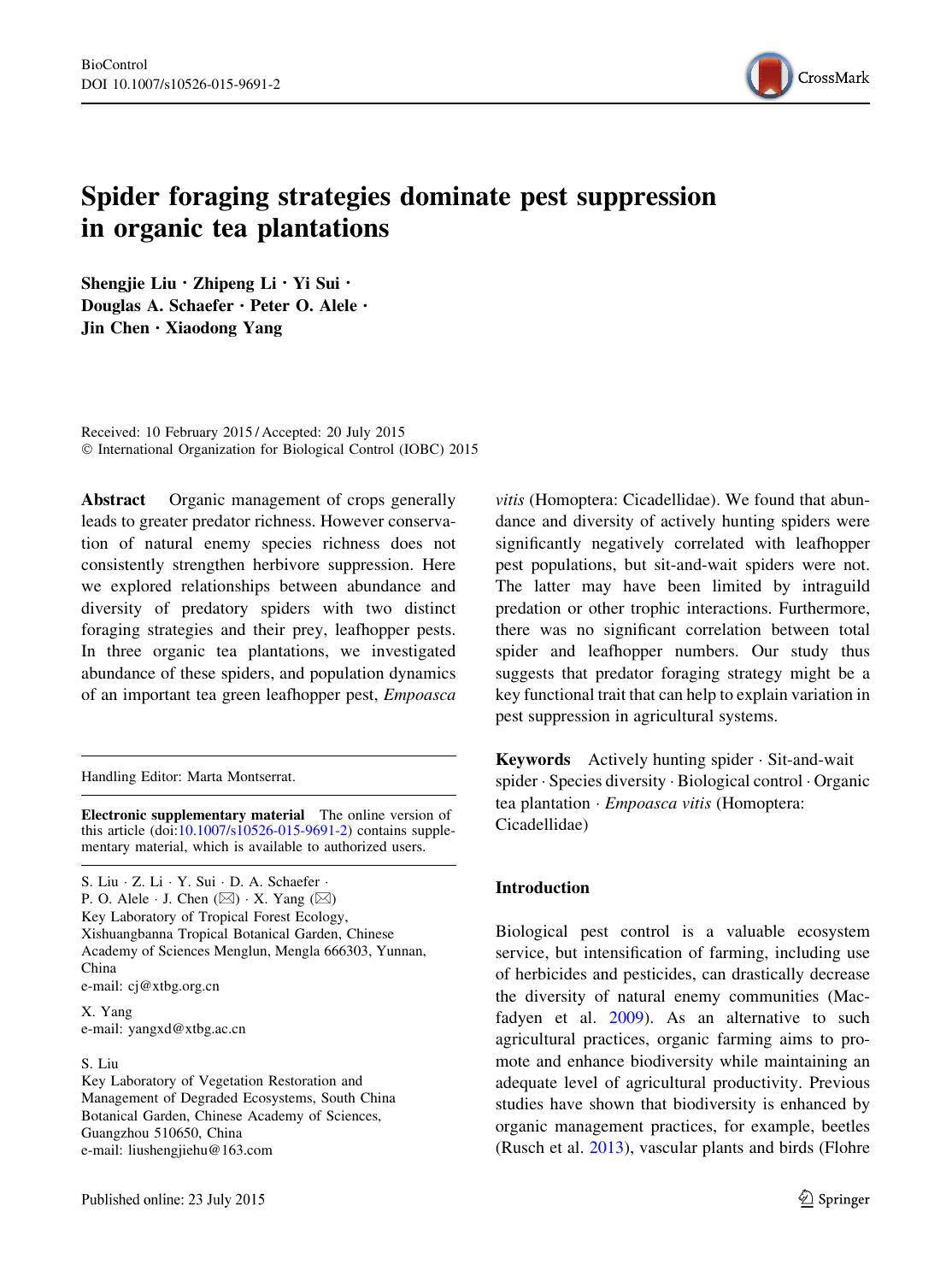et al. [2011](#page-7-0)). For predatory arthropods in particular, greater biodiversity on farms is clearly desirable from a conservation perspective, but its consequences for pest suppression are less clear (Snyder et al. [2005\)](#page-8-0).

Effects of general predator richness enhanced herbivore suppression relative to a single predator species by meta-analysis (Griffin et al. [2013](#page-7-0)). However, in many cases, a diverse assemblage of natural enemies can weakens, or have no effect on biological pest control, rather than consistently suppressing herbivores (Straub et al. [2008](#page-8-0); Letourneau et al. [2009;](#page-7-0) Paredes et al. [2015\)](#page-7-0). Finke and Denno ([2004\)](#page-7-0) found that enhancing predator diversity could dampen effects on pest populations due to intraguild interactions among predators. Another study found that increasing predator species richness did not affect aphid biological control, because there was no strong complementarity or interference among predator species (Straub and Snyder [2006\)](#page-8-0).

A focus on functional traits, such as foraging modes, can improve predictions of predator diversity effects on pest suppression. Foraging modes of predators, whether actively foraging or sit-and-wait, may determine their ability to suppress herbivore densities by changing probability of encountering prey (Schmitz [2009\)](#page-8-0). An early study predicted that sedentary prey were more likely to be captured by widely foraging predators, while sit-and-wait predators were more likely to encounter and consume mobile prey (Huey and Pianka [1981](#page-7-0)). These two different foraging strategies of predator have different direct effects on herbivores, with cascading effects on plant species (Schmitz and Suttle [2001;](#page-8-0) Schmitz [2008,](#page-8-0) [2009](#page-8-0)). Therefore, predator foraging strategy could be a key functional trait explaining variation in effectiveness of biological control (Schmitz [2008](#page-8-0); Schmitz and Barton [2014\)](#page-8-0).

Spiders have been regarded as generalist predators and biological-control agents (Riechert and Lockley [1984\)](#page-7-0). However, spiders have variable effects on prey depending on their foraging strategies (Schmitz [2008](#page-8-0)). Actively hunting spiders decreased density of grasshoppers by capturing and consuming them, while sit-and-wait spiders modified grasshopper foraging activity in a manner that reduced predation risk (Schmitz [2008\)](#page-8-0).

The false-eye leafhopper, Empoasca vitis (Homoptera: Cicadellidae), is a major insect pest affecting tea production throughout China (Ye et al. [2010](#page-8-0)). Both adults and nymphs are highly mobile and cause damage by sucking on the tender leaves and shoots that are usually picked for high-quality tea products. This damage causes curling of young leaves with parched edges or spots and reduces tea quality and yield (Ye et al.  $2010$ ). Peak E. vitis populations occurring during summer (from June to July) are often extremely devastating (Hu et al. [2005\)](#page-7-0). In recent decades, this pest has been controlled mainly with pesticides in conventional tea plantations. A major challenge for organic tea plantation is to suppress this leafhopper throughout tea-cultivation areas of China (Hu et al. [2005](#page-7-0)). Spiders dominate the natural enemy communities in tea plantations, and play an important role in regulating  $E$ . *vitis* (Ye et al. [2010\)](#page-8-0). How leafhopper populations are affected by spider abundance and diversity, representing different foraging strategies, remains unclear.

Here we designed a study in organic tea plantations in Pu'er city, an important tea-plantation area in China, to address the following questions: (1) How do spider abundance and diversity affect populations of this tea green leafhopper? (2) Do different spiderforaging strategies, actively hunting (AH) and sit-andwait spiders (SW), have different effects on tea green leafhoppers? Following Schmitz [\(2008](#page-8-0)), we hypothsised that AH spiders with widely roaming strategy would be more effective on  $E$ . vitis suppression than SW spiders, because SW spiders cause largely evasive behavioral response in their prey (non-lethal effect), and AH spiders may reduce prey density (lethal effect).

## Materials and methods

## Study site

This study was conducted in Pu'er  $(23°55'N,$ 101°12'E), southern Yunnan province, in southwestern China. This region has a warm humid subtropical climate with mean annual temperature of 18.3  $\textdegree C$ , ranging from 12.5 °C (January) to 22.3 °C (June). Annual precipitation averages are about 1600 mm, from which 70 % occurs during the June to October rainy season. Elevation ranges from 376 to 3306 meters.

Pu'er is a major tea producing region in China and tea plantations have important roles in regional socio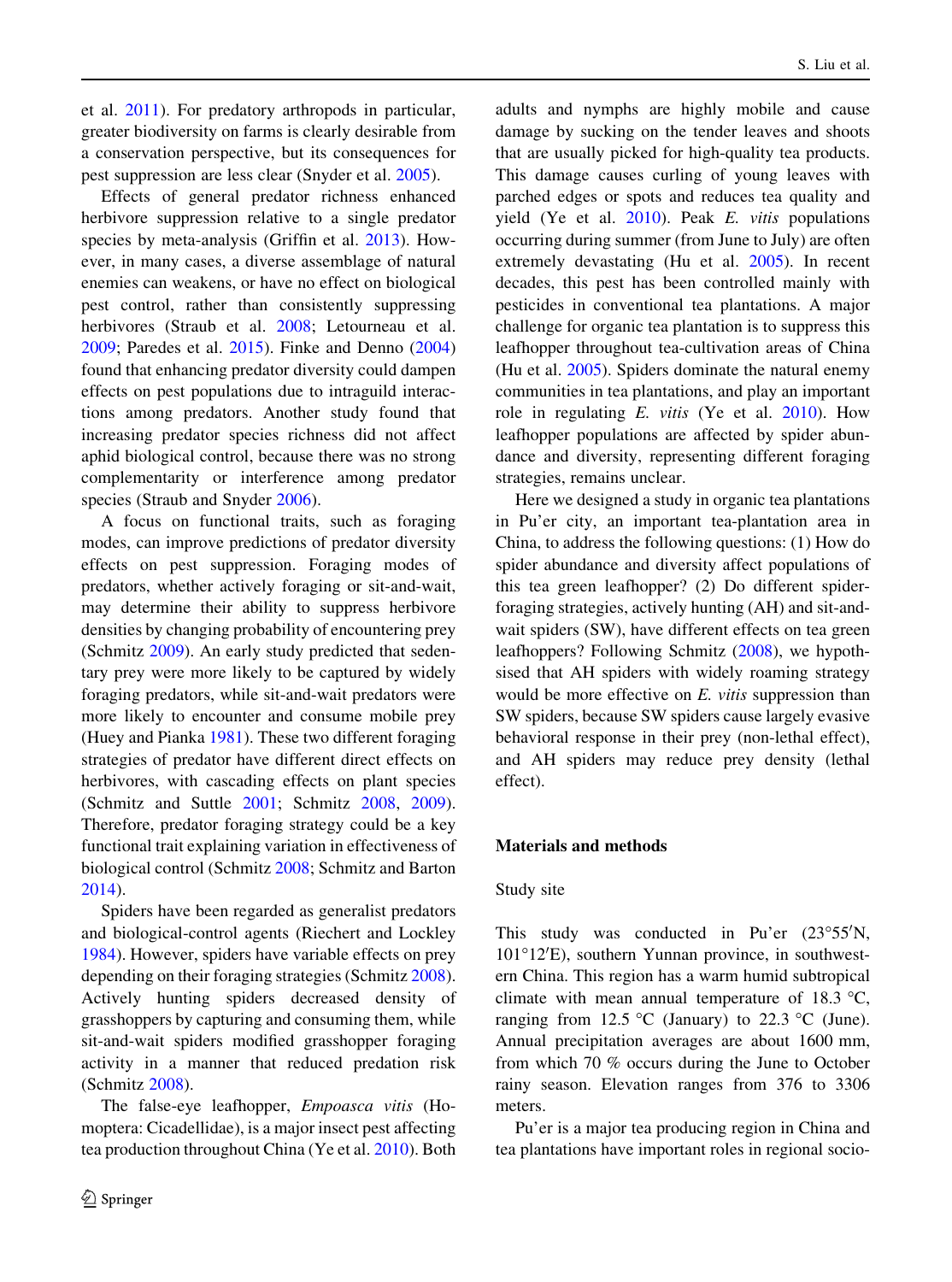economics. We selected three organic tea plantations at different altitudes to analyze spiders and this important pest, leafhopper E. vitis. Tea plantation 1: Nan Dao He tea plantation  $(22^{\circ}37^{\prime}N, 100^{\circ}59^{\prime}E)$ , altitude 1000 meters. Plantation size is 110 ha and interplanted with fruit trees, coffee and Bothrocaryum controversum; Tea plantation 2: Da Cao Di tea plantation  $(23°59'N, 100°49'E)$ , altitude 1200 meters. Plantation size is 47 ha and interplanted with coniferous trees and bamboos; Tea plantation 3: Da Jian Shan tea plantation  $(22^{\circ}49'N, 100^{\circ}57'E)$ , altitude 1700 m. Plantation size is 43 ha and interplanted with large tea trees. These tea plantations are at least 30 km apart. Surrounding landscapes of the three tea plantations are patchy forests of 0.5–1.5 ha. Each sampling site is at least 50 m from the forest to minimize edge effects. These organic tea plantations rely on techniques such as green manure, compost and biological pest management with no use of pesticides, herbicides or other chemicals.

## Sampling design and sample collection

We established two sites  $(100 \times 100 \text{ m})$  in tea plantation 2 and three sites  $(100 \times 100 \text{ m})$  in tea plantations 1 and 3 to collect leafhoppers and spiders. In each plantation, the survey sites were 1 km apart. In each site, abundance of leafhoppers was assessed at the beginning of February, April, June and November 2013. Leafhoppers were sampled using two different methods: (1) yellow sticky traps and (2) sweep netting. Fifty double-sided yellow sticky traps and ten sweepnet samples were conducted in each survey site.

The yellow sticky traps  $(25 \times 15 \text{ cm})$  were installed at the top of the tea plant and the distance between traps was at least 10 m. All traps were left in place for 24 h on each sample date at each site, collected, and transported to the laboratory in a cooler for counting. Each sticky trap was treated as a replicate (Gardiner et al. [2009a,](#page-7-0) [b](#page-7-0)). Sweep-net sampling was conducted by sweeping a net (50 cm diameter) through the tea row along a 20 m transect, and swinging the net in a  $180^\circ$  arc at the top of tea plants. Net contents were transferred to plastic bags containing 70 % ethanol and taken to the laboratory. Each transect was considered a replicate. Net samples were taken between 10h00 and 18h00 only on sunny days.

We monitored abundance and diversity of spiders in June 2013, because peak leafhopper populations in June have the largest effects on tea plantation (Hu et al. [2005\)](#page-7-0). Beating trays were used to assess tea-dwelling spider communities. Twenty beating tray samples were collected from each survey site. To sample spiders, the cloth-covered beating tray (44  $\times$  44 cm) was held beneath tea plants, and the tea plants were struck sharply ten times with a stick. Two tea plants, sampled randomly, were included in each sample. Spiders were collected from the trays with an aspirator, and preserved in 70 % ethanol. Beating tray samples were taken between 10h00 and 18h00 on sunny days. All spider samples were returned to the laboratory and examined under a dissecting microscope for identification. For the subtropical spiders we collected, individuals are difficult to assign to known species or even genera. Therefore we identified spiders as morphospecies. The spider morphospecies were distinguished according to external morphological characteristics, such as eye size, count and arrangement, body morphology, body size, walking legs, spinnerets, chelicerae, etc. All the identifications were done in a consistent way for all samples by one person. We divided spiders into two different functional guilds: actively hunting spider (AH) and sit-and-wait spider (SW) according to Murphy and Murphy ([2000](#page-7-0)). Voucher specimen of the collected leafhoppers and spiders were deposited at the Xishuangbanna tropical botanical garden, Chinese Academy of Sciences, Xishuangbanna, China. The sticky traps, nets and beating tray samples were set up in different tea rows in each site, taking care not to disturb other samples.

## Statistical analysis

The data from the spider survey consisted of the total number of individuals and the diversity measured by the Shannon-Wiener Index (H') (Shannon [1948](#page-8-0)). First, we performed one-way ANOVA to assess abundance and diversity of spider differences among tea plantations. The leafhopper survey consisted of the total number per sample. Two-way ANOVA were performed to test for effects of sampling time and tea plantation on the abundance of leafhoppers. To account for multiple comparisons, we used Tukey's HSD post-hoc to test for differences among tea plantations and sampling time. Log-transformation was employed when the data did not meet the assumptions of normality. We assessed spider community composition, employing the metaMDS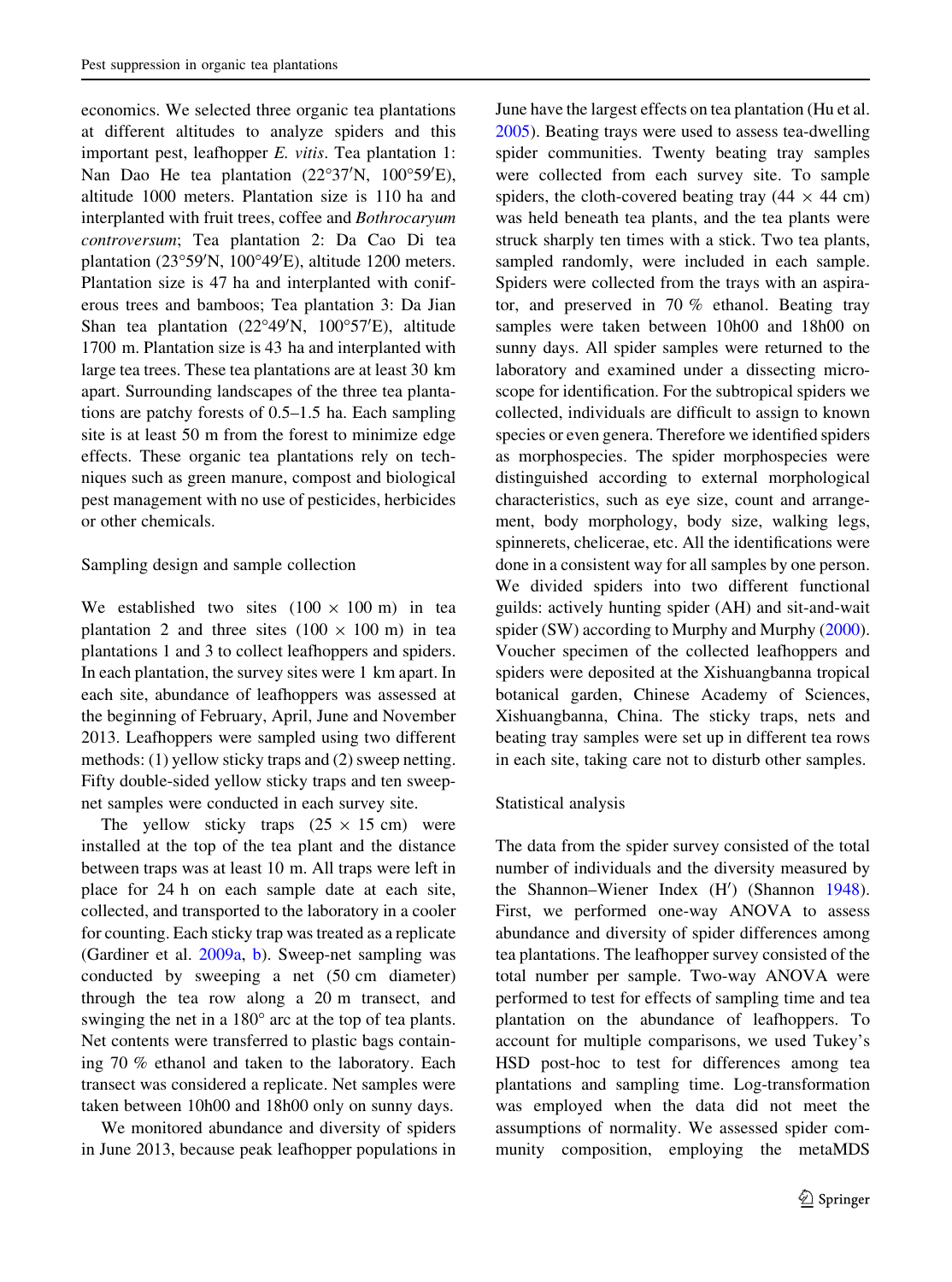function in R 2.10.1 (R Development Core Team [2014\)](#page-7-0), across the three organic tea plantations using non-metric multi-dimensional scaling (NMDS). NMDS is commonly used in arthropod community analysis (Hillstrom and Lindroth [2008](#page-7-0)). Bray–Curtis distances of the original data were used in NMDS. A two-dimensional solution was selected because it consistently maintained a low stress  $( $0.2$ ) across$ multiple runs (Faith et al. [1987](#page-7-0)). One-way analysis of similarity (ANOSIM) with 4999 permutations was conducted to test differences in spider assemblage composition among tea plantations. Ordinations were conducted at morphospecies level.

A general linear mixed model was used to analyze relationships between leafhopper and spider abundance and diversity in June, and sampling sites within tea plantation as a random factor. To avoid pseudoreplication, we used the mean number of leafhoppers and spiders of eight sites as replicate for linear regression. All these statistical analysis were conducted using SPSS statistical program (version 20.0).

## Results

#### Population dynamics of leafhopper

For the leafhopper sticky trap and sweep net methods, population dynamics of the leafhopper were similar (Fig. 1). Population dynamics from sticky trap samples were highly correlated with leafhoppers from sweep net sample ( $R = 0.64$ ,  $P < 0.0001$ ). Months and tea plantations had significant effects on the population dynamics of leafhopper  $(F = 60.32,$  $df = 3$ , 286,  $P < 0.0001$ ; F = 20.81,  $df = 2$ , 286,  $P < 0.0001$ , respectively). The abundance of leafhoppers peaked in June at all three tea plantations, and the abundance of leafhoppers in June at tea plantation 3 was higher than it at tea plantations 1 and 2 (Tukey's HSD post-hoc, all  $P < 0.001$ ). There were no differences between tea plantation 1 and 2 (Tukey's HSD post-hoc,  $P = 0.36$  yellow sticky trap method;  $P = 0.09$  sweep net method) (Fig. 1 and supplementary material Table S1). The abundance of leafhoppers in June at tea plantation 3 was significant higher than other months (Tukey's HSD post-hoc, all  $P < 0.001$ ), and the same pattern held for tea plantation 1 (Fig. 1 and supplementary material Table S1).



Fig. 1 The population dynamics of leafhoppers from yellow sticky trap samples (a) and sweep net samples (b) among three tea plantations. Bars represent SE. To account for multiple comparisons, we used Tukey's HSD post-hoc to test for differences among tea plantations. Different letters indicate a significant difference among three tea plantations at the same month ( $P < 0.05$ )

Spider abundance and diversity across the three organic tea plantations

A total of 1633 individuals from 46 morphospecies of spiders were collected which included 1028 individuals from 28 morphospecies of SW spiders, and 605 individuals from 18 morphospecies of AH spiders (for more detail see supplementary material Table S2). Tea plantations had significant effects on the spider abundance and diversity (AH spiders:  $F = 5.67$ ,  $df = 2$ , 155,  $P = 0.004$ ;  $F = 9.81$ ,  $df = 2$ , 155,  $P < 0.001$ ; SW spiders: F = 2.14,  $df = 2$ , 155,  $P = 0.12$ ; F = 0.97,  $df = 2$ , 155,  $P = 0.38$ , respectively). The number of AH spiders was lower at tea plantation 3 than tea plantation 1 or 2 (Tukey's HSD post-hoc,  $P = 0.026$ ,  $P = 0.029$ , respectively) (supplementary material Table S3). Compared with tea plantation 3, tea plantation 2 had significantly higher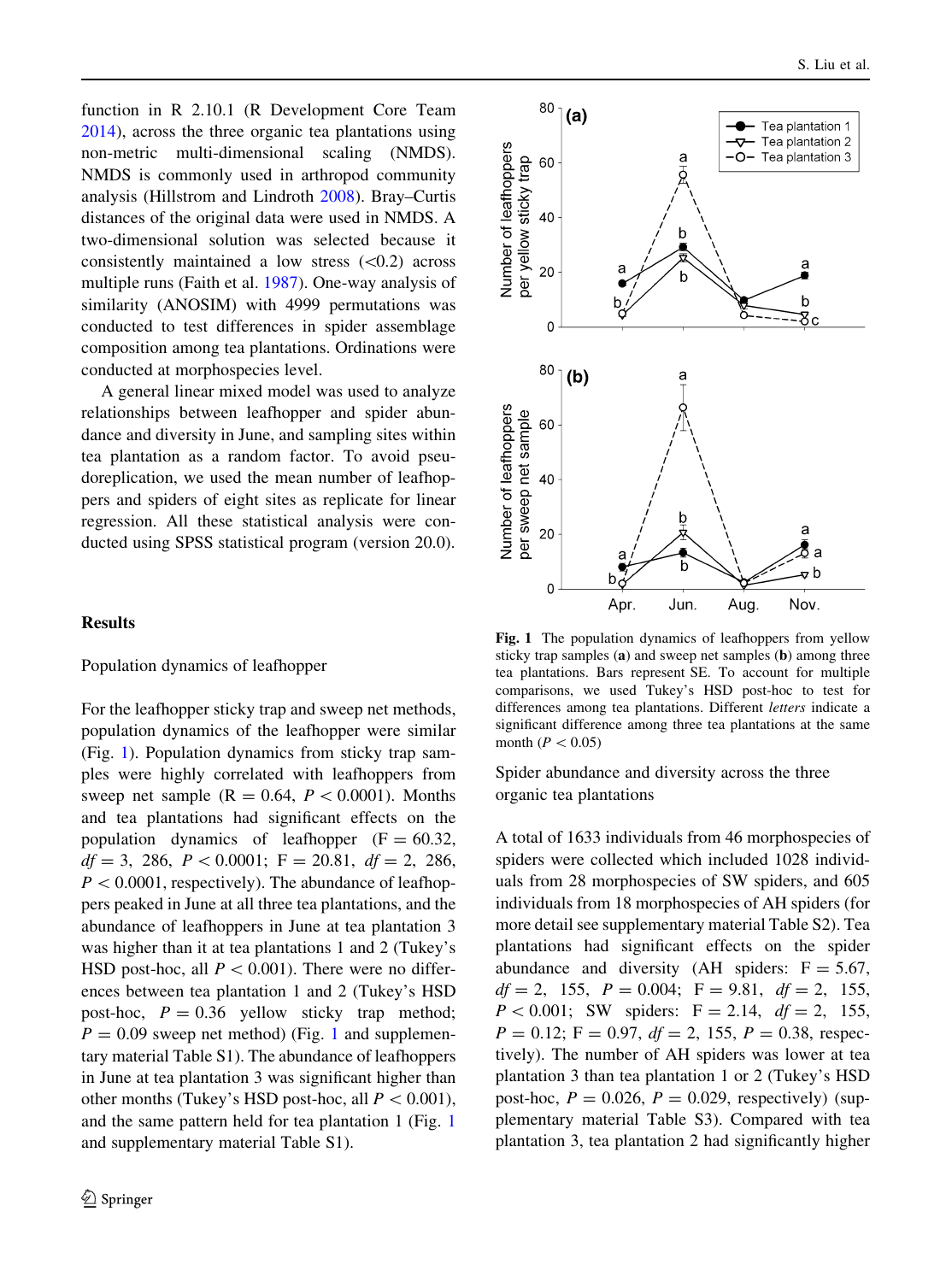AH spider diversity (Tukey's HSD post-hoc,  $P = 0.01$ ) (supplementary material Table S3), but there were insignificant differences in AH spider diversity between tea plantation 1 and 2 (Tukey's HSD post-hoc,  $P = 0.09$  (supplementary material Table S3). For SW spider abundance and diversity, there were no significant differences among the three tea plantations (supplementary material Table S3).

The non-metric multi-dimensional scaling (NMDS) ordination showed that AH and SW spider assemblage compositions differed among the three tea plantations (Global  $R = 0.57$ ,  $P < 0.001$ ). For AH, although there were not strong differences among the three tea plantations, there is evidence that spider assemblage composition in tea plantation 2 was different from the tea plantations 1 and 3 (one-way ANOSIM: Global  $R = 0.49, P = 0.009;$  Global  $R = 0.52, P = 0.001,$ respectively) (Fig. 2a). We found the same trend for sit-and-wait spiders in these three tea plantations, and tea plantation 2 differed from the tea plantations 1 and 3 (one-way ANOSIM: Global  $R = 0.57$ ,  $P < 0.001$ ; Global  $R = 0.61$ ,  $P < 0.001$ , respectively) (Fig. 2b).

## Correlation between spider abundance and diversity and leafhopper abundance

For leafhoppers from sweep net samples, linear regressions showed that AH spider abundance and diversity were negatively correlated with leafhopper



Fig. 2 Non-metric multidimensional scaling (NMDS) ordinations of actively hunting spider (a) and sit-and-wait spider (b) assemblage compositions in three tea plantations. The plot displays the data of spider communities per beating tray sample

abundance  $(R^2 = 0.31, P = 0.05, y = -0.03x +$ 4.82;  $R^2 = 0.53$ ,  $P = 0.039$ ,  $y = -0.006x + 0.87$ , respectively) (Fig. [3a](#page-5-0), b), SW spider abundance was positively correlated with leafhopper abundance  $(R^{2} = 0.35, P = 0.04, y = 0.06x + 3.02)$ , and no significant correlation was observed between SW spider diversity and leafhopper abundance (Fig. [3](#page-5-0)c, d). A similar correlation between spider parameters and leafhopper abundance was found in sticky trap samples, but numbers of AH and SW spiders were not significantly correlated with leafhopper abundance  $(R^{2} = 0.18, P = 0.31, y = -0.03x + 4.97; R^{2} =$ 0.45,  $P = 0.06$ ,  $y = 0.095x + 1.68$ , respectively) (Fig. [4](#page-6-0)a, c). No significant correlation was observed between total spider parameters and leafhopper abundance (data not shown).

#### **Discussion**

In this study, we investigated relationships between assemblages of spiders with two foraging strategies and abundance of tea green leafhopper, E. vitis, in organic tea plantations. While AH spider abundance and diversity were significantly negatively correlated with E. vitis populations, those of SW spiders were not. The associations of different foraging strategies of spiders with leafhopper abundance allow us to determine which spider strategy contributes more to pest



at three tea plantations. Filled circle represent tea plantation 1; filled triangle represent tea plantation 2; filled rectangle) represent tea plantation 3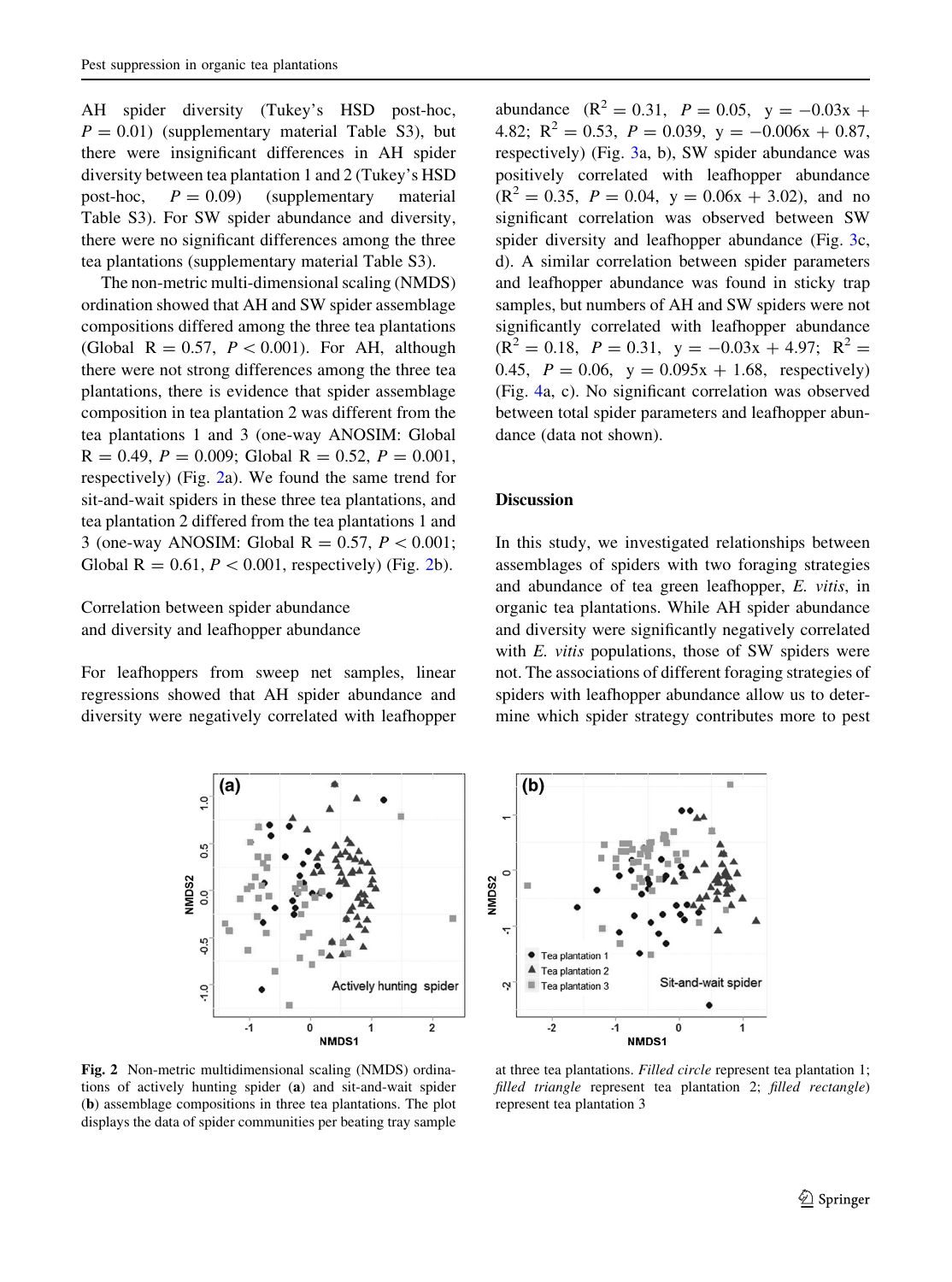<span id="page-5-0"></span>

Fig. 3 Relationship between spider variables, including mean number (a) and diversity (b) of actively hunting spiders (AH), and mean number  $(c)$  and diversity  $(d)$  of sit-and-wait spiders

(SW), and leafhopper, E. vitis, abundance in sweep net samples. Ten sweep net samples and 20 beating tray samples were taken in each survey site in each of three tea plantations

suppression in these tea plantations. In this study, AH spiders were more effective on  $E$ . *vitis* suppression with potential cascading effects on tea quality and yield than were SW spiders.

Predators can affect prey through lethal effects (or density effects), where prey is directly consumed, or through non-lethal effects (or trait effects), where behavioral compensation to predation risk occurs (Cresswell et al. [2010](#page-7-0)). Previous studies have found that SW spiders cause habitat shifts by prey without significant density effects, and AH spiders have strong density effects on prey populations but cause little or no habitat shift (Schmitz and Suttle [2001](#page-8-0); Schmitz [2008,](#page-8-0) [2009\)](#page-8-0). Empirical studies have shown that SW predators cause largely evasive behavioral responses because prey species respond strongly to persistent, point-source cues of predator presence. This may explain why AH spiders appear to be more strongly correlated with leafhopper abundance than are SW spiders. Widely roaming AH predators may reduce prey density, but they present highly variable predation risk cues and are thus unlikely to cause chronic behavioral responses in their prey (Schmitz [2008,](#page-8-0) [2009\)](#page-8-0). For example, the leafhopper E. vitis is known to exhibit adaptive anti-predator behaviors of switching hosts and dispersing because of high predation pressure (Novotny [1994](#page-7-0)).

In contrast, SW spider abundance was positively related to E. vitis abundance from sweep net samples. One potential explanation is that the abundant tea leafhoppers are an important resource for SW reproduction and population growth. Some SW spiders in these tea plantations mate and reproduce in May or June, especially the dominant morphospecies (sp. 10, supplementary material Table S2, S. Liu personal observation). Thus the tea leafhopper, E. vitis, can be a dominant prey for these SW spider juveniles. Another possible explanation is that alternative prey may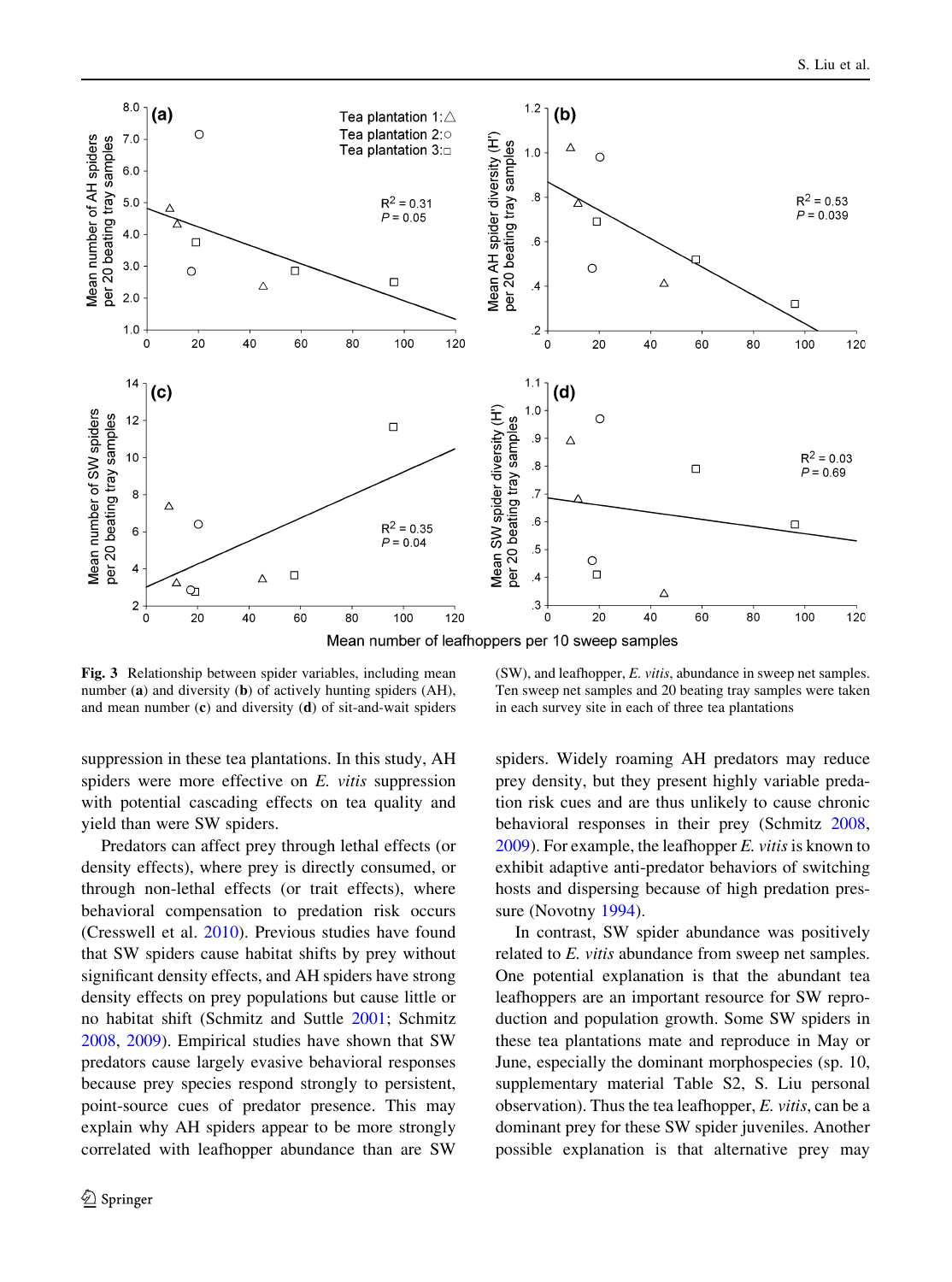<span id="page-6-0"></span>

Fig. 4 Relationship between spider variables, including mean number (a) and diversity (b) of actively hunting spiders (AH), and mean number (c) and diversity (d) of sit-and-wait spiders (SW), and leafhopper, E. vitis, abundance in beating tray

attract spiders, or positively affect their reproductive success ( $\ddot{\text{O}}$ stman [2004\)](#page-7-0). For example,  $\ddot{\text{O}}$ stman (2004) found a positive correlation between generalist predator and alternative prey abundance.

Spider community composition differs among tea plantations and may play a role in leafhopper suppression. Studies of multiple-predator systems reveal a possibility that interference among predators (such as synergism, antagonism, or additivity) is caused by variation in species composition and hunting strategies, which might lead to niche complementarity or functional redundancy among predator species (Letourneau et al. [2009;](#page-7-0) Griffin et al. [2013](#page-7-0)).While multiple-predators may differ considerably in their influence on pest suppression and ecosystem processes as a result of these species composition effects (Petchey and Gaston [2002](#page-7-0); Straub [2006\)](#page-8-0), predator species identity is an important factor in prey suppression (Chalcraft and Resetarits

samples. Fifty double-sided yellow sticky traps and 20 beating tray samples were taken in each survey site in each of three tea plantations

[2003](#page-7-0); Straub and Snyder [2006](#page-8-0)). Furthermore, spiders with hunting strategies other than sit-and-wait or actively hunting, such as sensing web weavers and ground spiders, could also impact interference among spiders (Cardoso et al. [2011](#page-7-0)).

Pest suppression in agroecosystems is also influenced by other factors, such as anthropogenic disturbance (tillage, harvesting etc.) and age, structure and composition of surrounding landscapes (Gardiner et al. [2009a,](#page-7-0) [b](#page-7-0); Rand et al. [2012](#page-7-0)). Our study tea plantations all practice organic management and their surrounding landscapes are patchy forests. The major difference among these three tea plantations is altitude. Because insects are ectothermic, it is generally expected that insect herbivory rates decrease with elevation (Rasmann et al. [2014\)](#page-7-0). Farmers thus prefer to grow crops at higher elevations to limit negative effects of herbivores and pathogens (Poveda et al.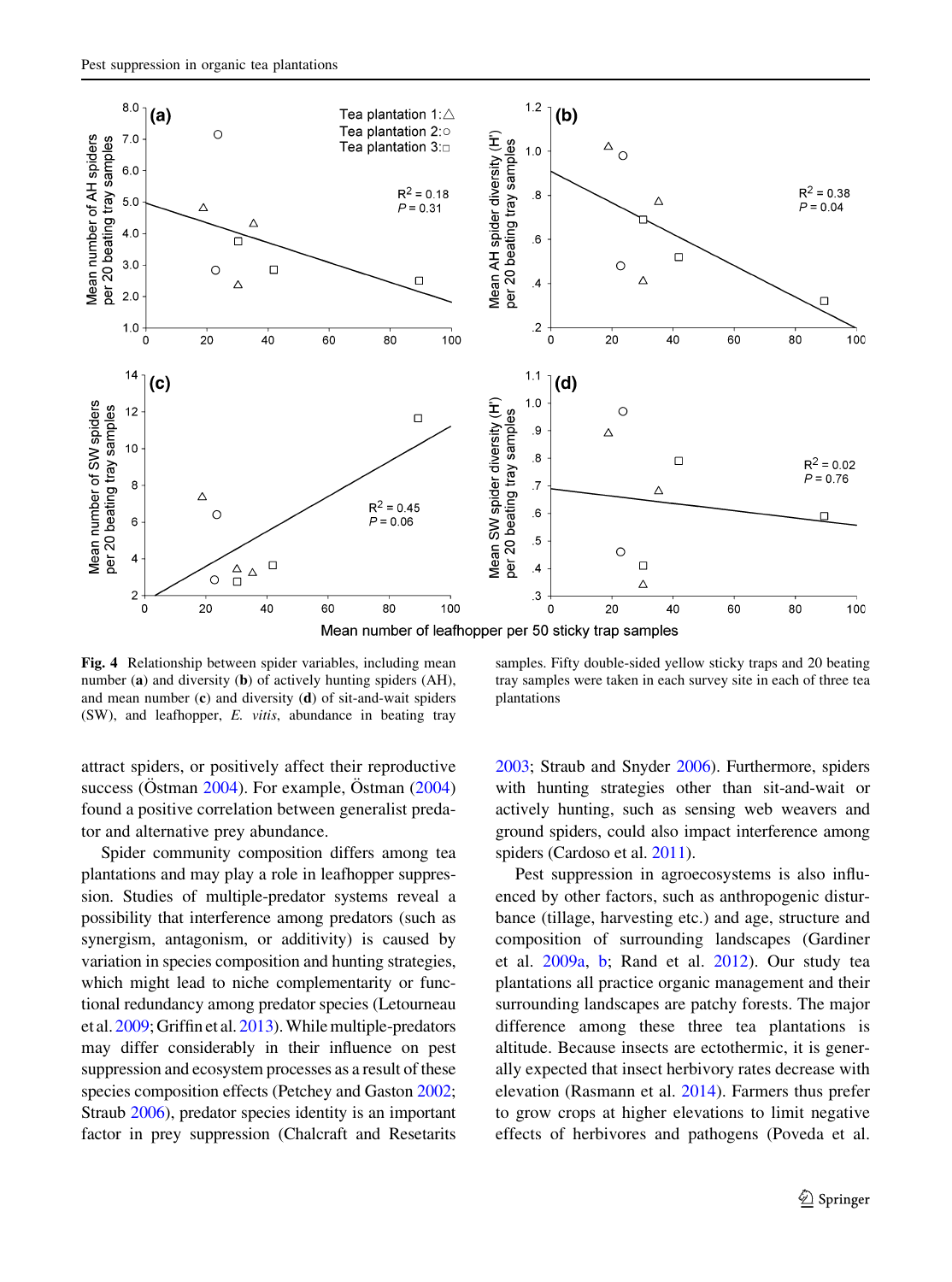<span id="page-7-0"></span>2012). Altitude gradients are known to affect species composition and biodiversity (Hodkinson 2005), and this may explain why these three plantations have different spider communities by morphospecies level. However, tea plantation 3 was at the highest elevation, and leafhopper populations peaked in June at all three tea plantations, implying altitudes within this range did not affect population dynamics of leafhoppers.

In conclusion, our study revealed that actively hunting spiders had stronger negative correlations with *E. vitis* abundance than sit-and-wait spiders in organic tea plantation. We suggest that a continued focus on natural enemy functional traits will increase our ability to identify appropriate diversity to improve the biological control practices.

Acknowledgments We thank Gan Wenjin, Li Qiaoshun, Chen Zhiling, Hou Guoyan, Li Yonggang and Wang Jin for helping field and lab work. We appreciate the support from Long Sheng of Yunnan Incorporated Company. This work was supported by the National Science Foundation of China (NSFC) grant # 41271278 and the CAS 135 program (XTBG-T01).

#### References

- Cardoso P, Pekár S, Jocqué R, Coddington JA (2011) Global patterns of guild composition and functional diversity of spiders. PLoS ONE 6:e21710
- Chalcraft DR, Resetarits WJ (2003) Predator identity and ecological impacts: functional redundancy or functional diversity? Ecology 84:2407–2418
- Cresswell W, Lind J, Quinn JL (2010) Predator-hunting success and prey vulnerability: quantifying the spatial scale over which lethal and non-lethal effects of predation occur. J Anim Ecol 79:556–562
- Faith DP, Minchin PR, Belbin L (1987) Compositional dissimilarity as a robust measure of ecological distance. Vegetatio 69:57–68
- Finke DL, Denno RF (2004) Predator diversity dampens trophic cascades. Nature 429:407–410
- Flohre A, Fischer C, Aavik T, Bengtsson J, Berendse F, Bommarco R, Ceryngier P, Clement LW, Dennis C, Eggers S, Emmerson M, Geiger F, Guerrero I, Hawro V, Inchausti P, Liira J, Morales MB, Onate JJ, Part T, Weisser WW, Winqvist C, Thies C, Tscharntke T (2011) Agricultural intensification and biodiversity partitioning in European landscapes comparing plants, carabids, and birds. Ecol Appl 21:1772–1781
- Gardiner MM, Landis DA, Gratton C, DiFonzo CD, O'Neal M, Chacon JM, Wayo MT, Schmidt NP, Mueller EE, Heimpel GE (2009a) Landscape diversity enhances biological control of an introduced crop pest in the north-central USA. Ecol Applic 19:143–154
- Gardiner MM, Landis DA, Gratton C, Schmidt NP, O'Neal M, Mueller EE, Chacon JM, Heimpel GE, DiFonzo CD (2009b) Landscape composition influences patterns of native and exotic lady beetle abundance. Divers Distrib 15:554–564
- Griffin JN, Byrnes JEK, Cardinale BJ (2013) Effects of predator richness on prey suppression: a meta-analysis. Ecology 94:2180–2187
- Hillstrom ML, Lindroth RL (2008) Elevated atmospheric carbon dioxide and ozone alter forest insect abundance and community composition. Insect Conserv Diver 1:233–241
- Hodkinson ID (2005) Terrestrial insects along elevation gradients: species and community responses to altitude. Biol Rev 80:489–513
- Hu KM, She YP, Zhu QZ, Wang JF (2005) Long-term changes of tea green leafhopper in tea gardens of southern Yunnan. Subtrop Agric Res 1:49–52
- Huey RB, Pianka ER (1981) Ecological consequences of foraging mode. Ecology 62:991–999
- Letourneau DK, Jedlicka JA, Bothwell SG, Moreno CR (2009) Effects of natural enemy biodiversity on the suppression of arthropod herbivores in terrestrial ecosystems. Annu Rev Ecol Evol Syst 40:573–592
- Macfadyen S, Gibson R, Polaszek A, Morris RJ, Craze PG, Planque R, Symondson WOC, Memmott J (2009) Do differences in food web structure between organic and conventional farms affect the ecosystem service of pest control? Ecol Lett 12:229–238
- Murphy F, Murphy J (2000) An introduction to the spiders of south east Asia. United Selangor Press Sdn. Bhd, Selangor
- Novotny V (1994) Association of polyphagy in leafhoppers (Auchenorrhyncha, Hemiptera) with unpredictable environments. Oikos 70:223–232
- Östman O (2004) The relative effects of natural enemy abundance and alternative prey abundance on aphid predation rates. Biol Control 30:281–287
- Paredes D, Cayuela L, Gurr GM, Campos M (2015) Single best species or natural enemy assemblages? A correlational approach to investigating ecosystem function. BioControl 60:37–45
- Petchey OL, Gaston KJ (2002) Functional diversity (FD), species richness and community composition. Ecol Lett 5:402–411
- Poveda K, Martínez E, Kersch-Becker MF, Bonilla MA, Tscharntke T (2012) Landscape simplification and altitude affect biodiversity, herbivory and Andean potato yield. J Appl Ecol 49:513–522
- R Development Core Team (2014) R: A language and environment for statistical computing. R Foundation for Statistical Computing, Vienna, Austria. ISBN 3-900051-07-0. Available online at: <http://www.R-project.org>
- Rand TA, van Veen FJF, Tscharntke T (2012) Landscape complexity differentially benefits generalized fourth, over specialized third, trophic level natural enemies. Ecography 35:97–104
- Rasmann S, Pellissier L, Defossez E, Jactel H, Kunstler G (2014) Climate-driven change in plant–insect interactions along elevation gradients. Funct Ecol 28:46–54
- Riechert SE, Lockley T (1984) Spiders as biological-control agents. Annu Rev Entomol 29:299–320